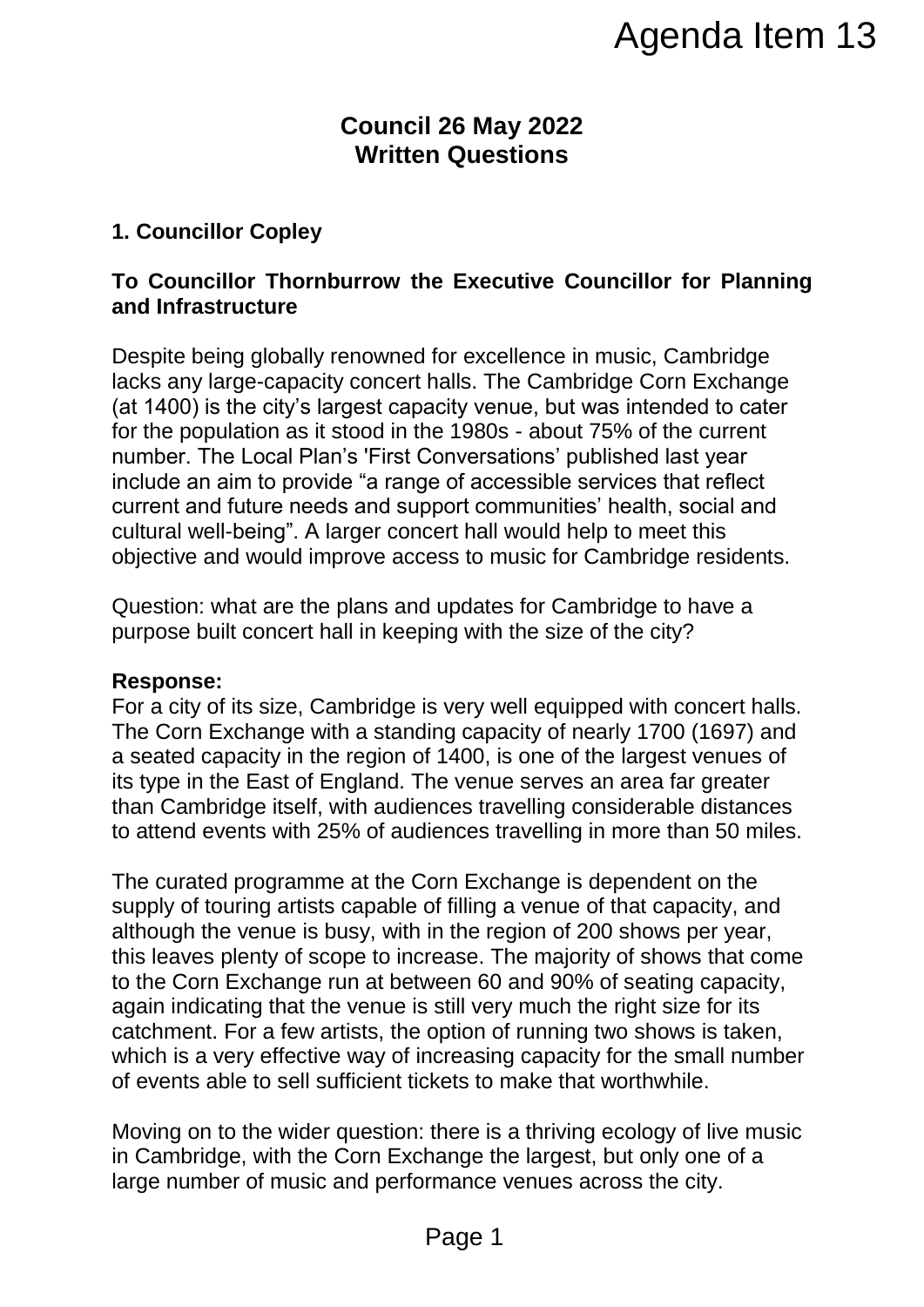Cambridge Junction caters for artists up to a 1000 capacity space in its J1 venue, and for more intimate music and theatre performances in J2. The Portland Arms runs a very successful smaller scale dedicated music venue, and there are a myriad of city venues that put on small scale music and performance events. There are also the publicly accessible University venues including West Road Concert Hall, which provide a significant additional music programme for the city.

We know from national data collected as part of the Active Lives Survey that cultural engagement in the city is very high compared to the national average: the data published in January 2018 showed the national average for attending an event, performance or festival involving creative, artistic, dance, theatrical or music activity at 52.22% of the adult population, in Cambridge the figure was 70.69%. The Cultural team within Community Services, as well as directly operating the Corn Exchange, Cambridge Folk Festival, and the very popular free Music in the Parks concerts, works with a wide range of cultural and community organisations to further build engagement, in particular with communities and individuals less likely to participate.

This does not mean we can be complacent: In order to ensure that the city's cultural life continues to thrive as it grows, the Council is developing an evidence based cultural infrastructure strategy, and a number of completed studies to support this work are already published on our website.

# **2. Councillor Howard**

# **To Councillor Bird the Executive Councillor for Housing**

Thermal imagers are handheld cameras that can be used to find insulation and damp problems. We know they can be used to find 'easy wins' when optimising spend on insulation, maximising the cost and energy savings, and therefore reducing emissions from all our homes. It is my understanding that the city council has paid for a second camera for Cambridge Carbon Footprint to lend to residents and South Cambs Council has lent 3 cameras. The cameras are a great tool for making homes cheaper to heat. This is particularly important for elderly and physically disabled residents who may need to keep their home warmer than other residents. However, the residents who most need this help are missing out on the scheme, either because they are digitally excluded or are unable to use the cameras due to disability or infirmity or both.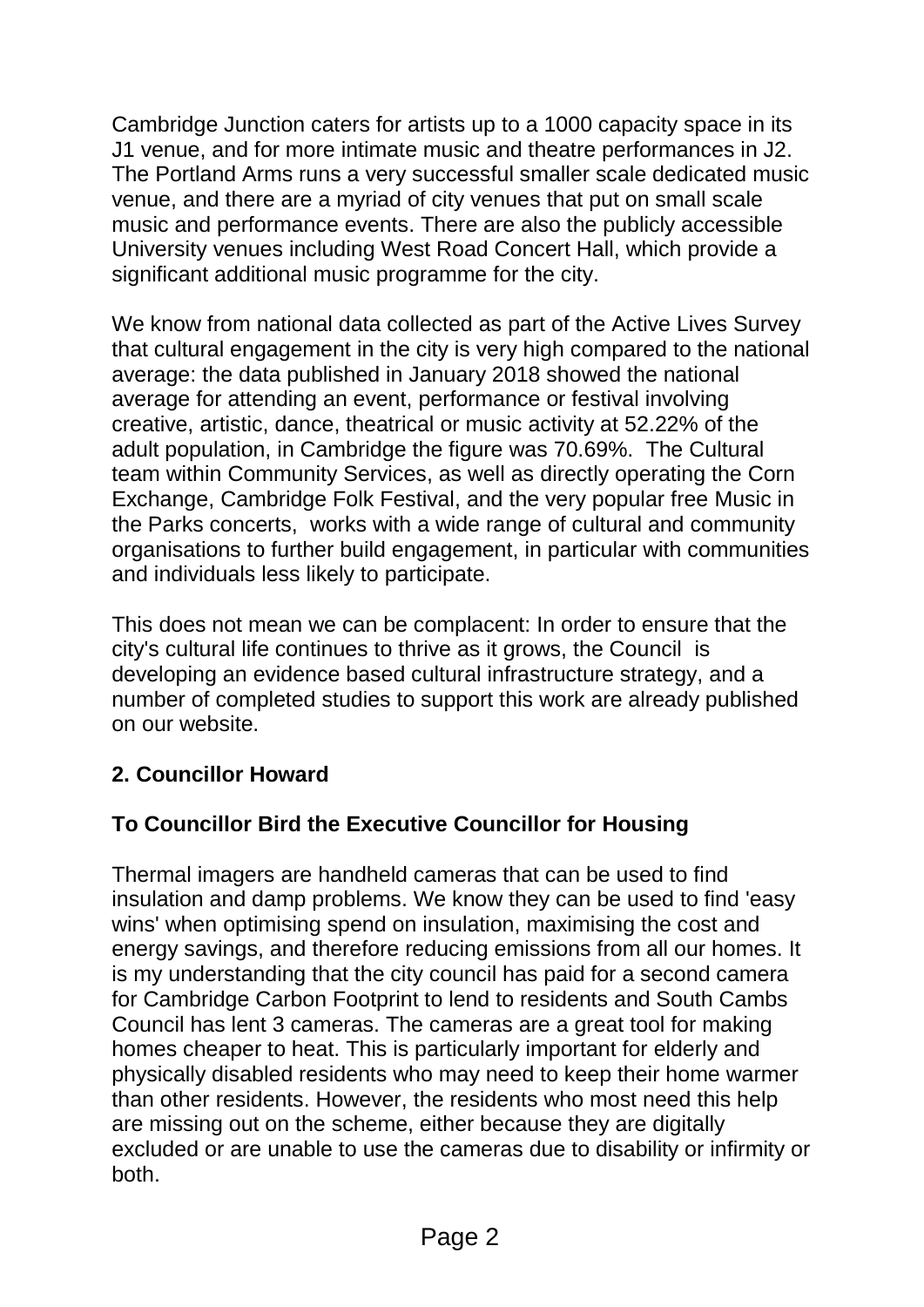Will the council consider training some members of the housing repair team to use thermal cameras for simple heat leak surveys as a matter of course during all social housing repair inspections, acting on any easy wins found as a matter of priority?

### **Response:**

Cambridge Carbon Footprint (CCF) made 2 successful applications to the [Sustainable City Grant](http://www.cambridge.gov.uk/apply-for-a-sustainable-city-grant) in 2021-22, one of which was to run their annual Open Eco Homes Tours (10 homes involved), deliver 5 talks on energy efficiency and run their thermal imaging programme (4 training sessions and a lending scheme). CCF reported that they purchased an additional camera in 2021-22 to meet increased demand. The council has not purchased a thermal imaging camera but have funded CCF to deliver their thermal imaging programme in the city.

The Council repairs team have recently invested in data logging devices to assist with dealing with damp and condensation issues and regularly use our specialist contractors who have borescopes to enable an inspection of cavity walls to assist with our inspections and surveys. We are currently looking at ways we can improve our in house skills and continue to look at equipment and devices that can assist us with these types of inspections. This is a matter of priority during the next few months to enable us to deal with an anticipated increase of enquiries due to the energy bills increases everyone is facing before next winter. The Energy and Repairs Teams within the Estates and Facilities team will consider the benefit of investing in a thermal imaging camera and consult with Cambridge Carbon Footprint should it proceed to purchase a camera with regard to training for staff.

# **3. Councillor Copley**

## **To Councillor Healy the Executive Councillor for Equalities, Antipoverty and Wellbeing**

- i. Following Royal Ascent of the Police, Crime, Sentencing and Courts Bill (now the Police, Crime, Sentencing and Courts Act 2022), what specific steps will the City Council take to counteract, and prevent contributing to, the systemic racism that this act represents?
- ii. Since the seven evictions of the Traveller community between July 2021, and March 2022, have there been any further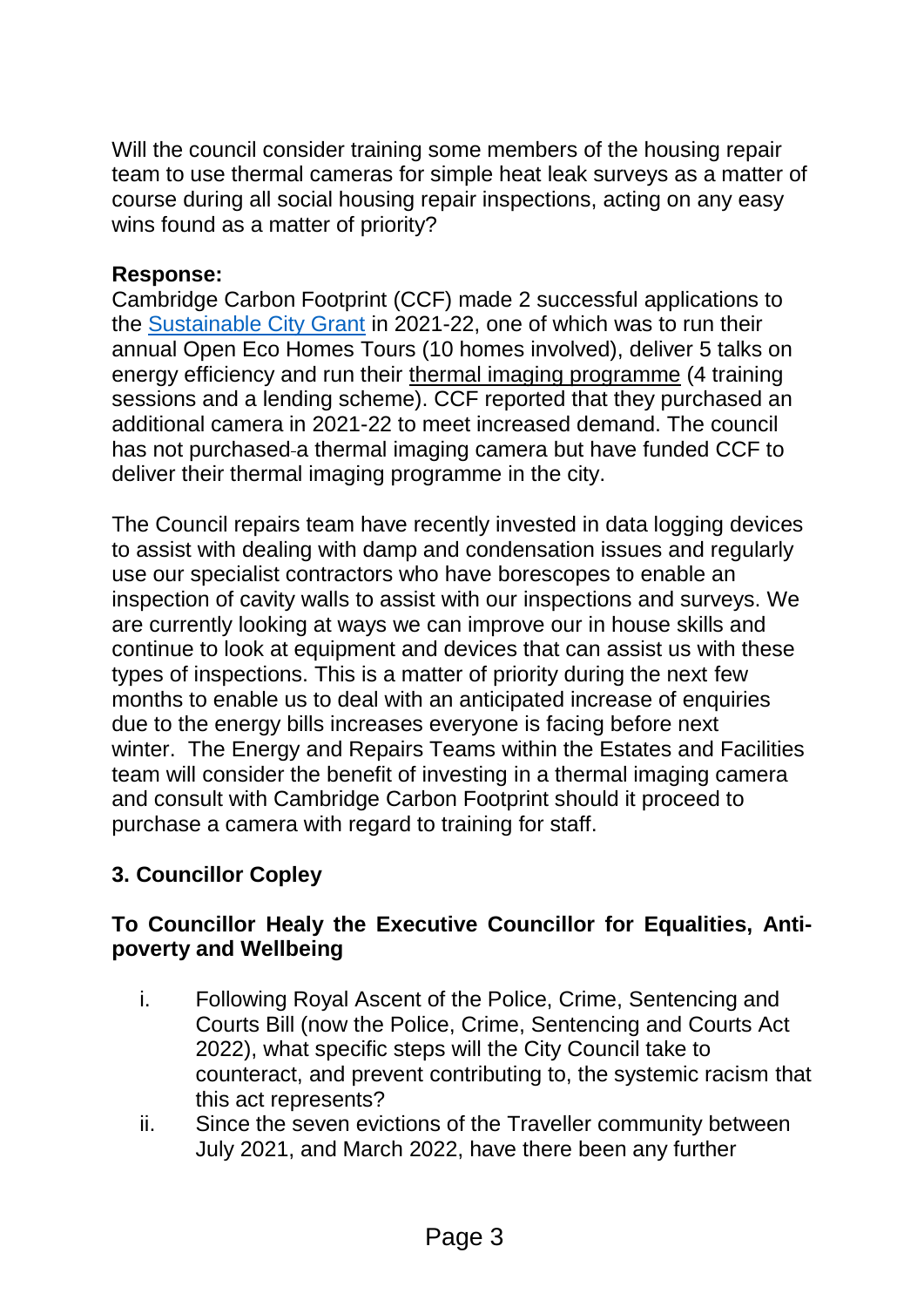evictions of encampments carried out by the City Council, and if so how many?

iii. What ways will the City Council support / promote Gypsy, Roma and Traveller History Month in June 2022?

## **Response:**

The City Council has recently reviewed its unauthorised Gypsy, Roma and Traveller (GRT) encampment protocol (November 2021) whilst the Police, Crime, Sentencing and Courts Bill was being debated.

This protocol has been developed to help the council manage unauthorised encampments in an efficient and effective way, taking account of the potential level of impact for residents and the rights and responsibilities of occupiers of unauthorised encampments in the context of the NEW act.

The protocol aims to:

- To establish effective communication between the council and occupiers of unauthorised encampments;
- To help strike an appropriate balance between the needs and legitimate expectations of members, residents, local businesses, landowners, and occupiers of unauthorised encampments;
- To set out recommended courses of action which the council should follow to provide an effective and consistent approach to unauthorised encampments; and
- To improve records of unauthorised encampments.

We do sometimes have to take enforcement action after all things are considered, including land ownership, scale of the encampment and potential local impacts, the welfare needs those in the encampment and after consultation with the Police and other authorities as necessary.

We continue to work on the Gypsy and Travellers Housing Needs Assessment (GTANA) and Officers are now reviewing the first draft. The GTANA is a significant tool to help with responding in an informed way to help reduce the impacts of the Police, Crime, Sentencing and Courts Act 2022. We need to review the draft GTANA and give feedback, but this document will aide us in understanding need and how best to respond to it.

We will also continue to support the Cambridgeshire Police as they develop their policies and procedures in response to the Police, Crime, Sentencing and Courts Act.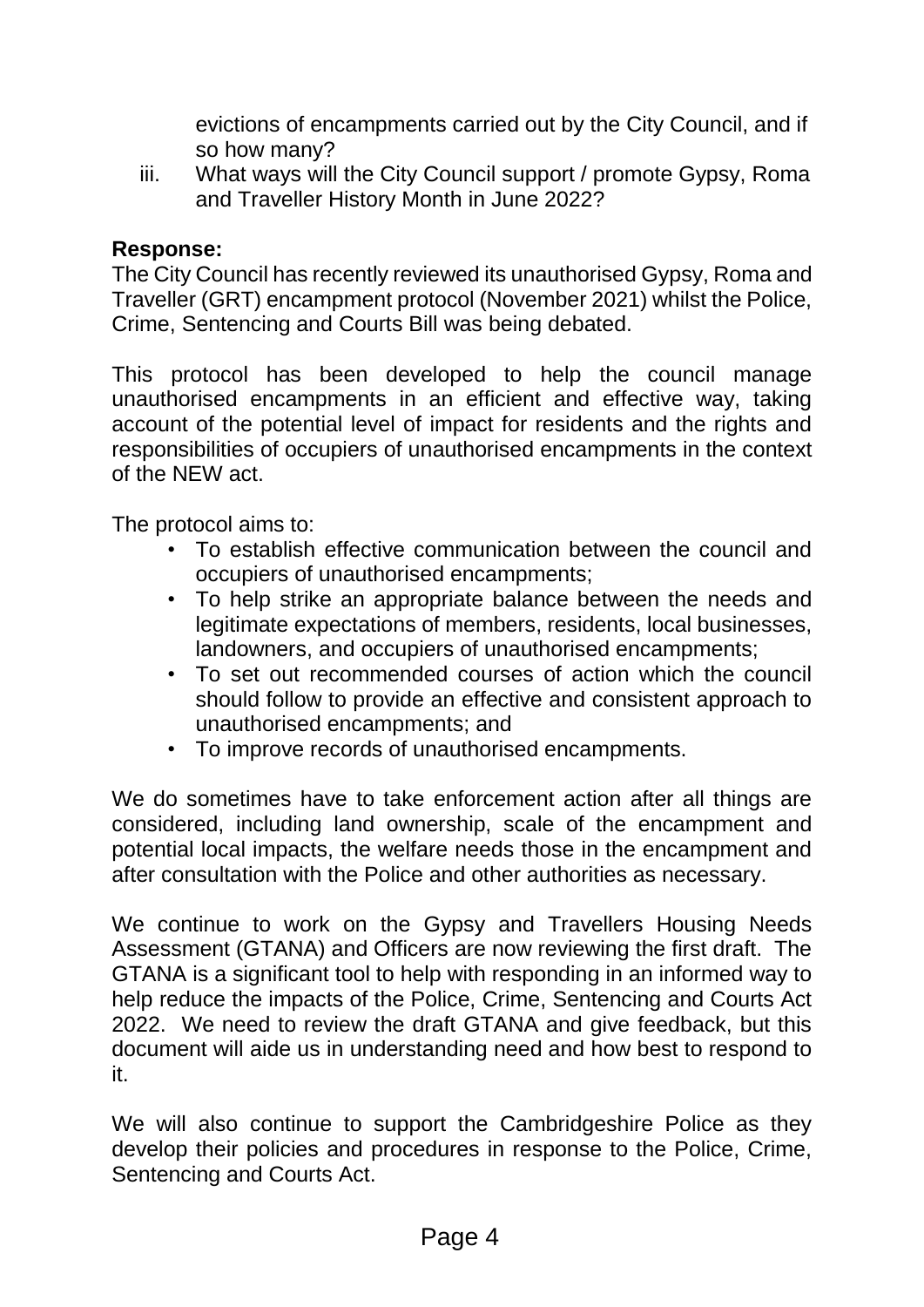On the question around numbers of evictions, we have undertaken four enforcement action on 2 family Groups since March 2022. As part of this action, we have completed welfare assessments and then decided on whether enforcement is reasonable and proportionate. The nature of the sites occupied by the 2 family Groups meant that the encampments had a significant community impact.

The work to support GRT communities is not limited to a four-week calendar period the work must mainstreamed and happen throughout the year.

We have an ongoing heritage project with local museums, Cambridge University, and County Council to trace lineage of traveller families. This has started in Wisbech but is planned to engage with GRT communities across the whole of Cambridgeshire. Further training is to be provided including designing, presenting, and curating to support the creation of an exhibition for local museums. Development of the work is however dependent on funding bid.

We are working the Showmen's Guild to make sure this year's Midsummer Fair is a success. The Community Development team will have a presence at Midsummer Fair focusing on engagement with the GRT community, offering Karaoke, heritage and craft activities.

We intend to include in Holocaust Memorial Day 2023, the persecution of Roma/Sinti communities in Nazi Germany, and this will be part of the work in schools for January 2023.

We are exploring opportunities for sessions in schools on GRT history using materials provided by the Roma Support Group and this will be trialled in Cambridge Schools. This is partially dependent on the outcome of Heritage Lottery Funding bid by the Roma Support group, a London based organisation interested in providing Traveller education in schools. And the Council has committed additional resource for a GRT event to be hosted at the Corn Exchange.

I have set out several GRT projects that the Council is working on, most of which are over a period of time (not just June), or in the case of the Corn Exchange event will be happening later in the year. Officers have started discussions with colleagues from the Traveller Health Team, and have a meeting booked with County Council Equalities staff. We will of